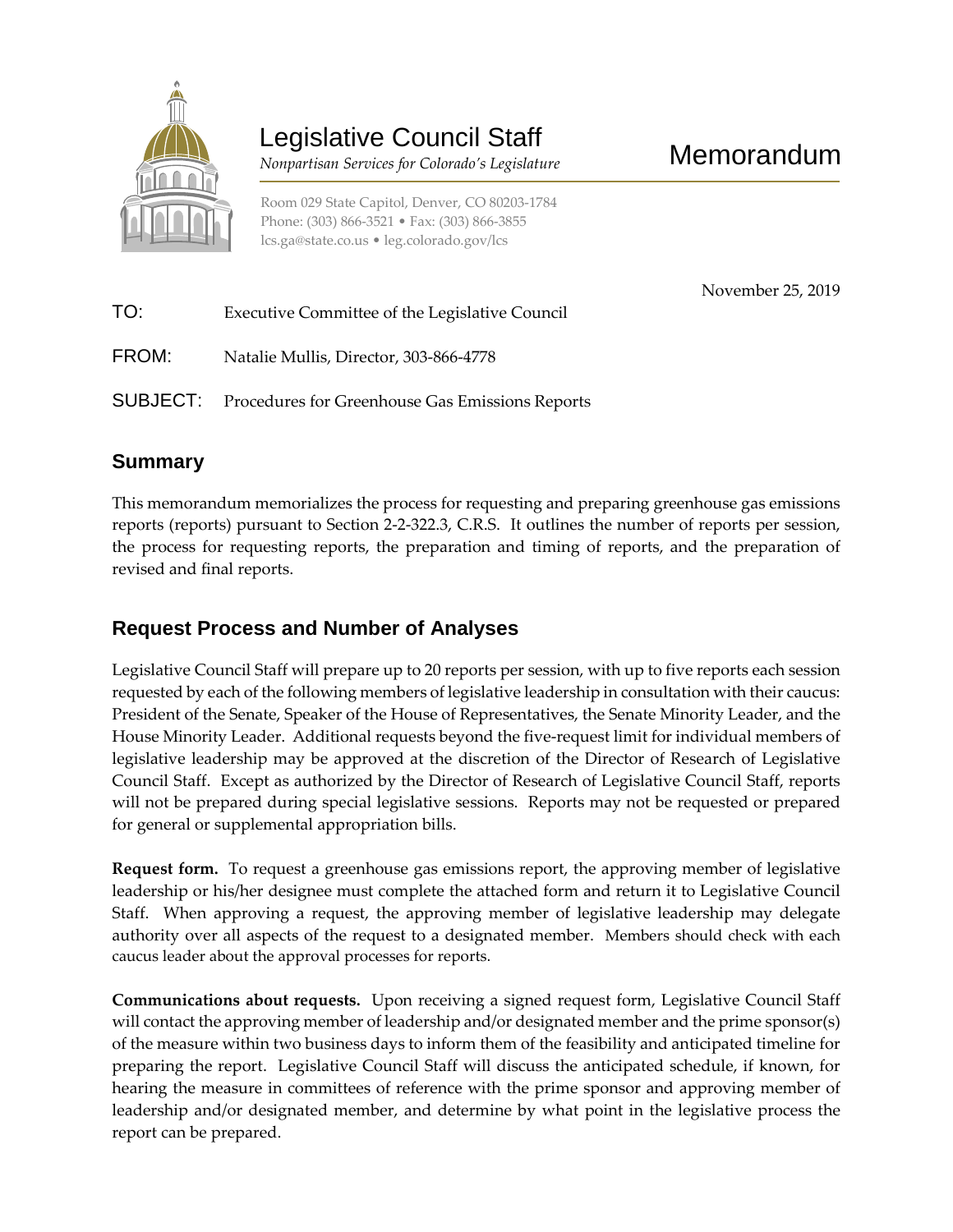**Withdrawal of request.** After discussing the timing and feasibility of the report with Legislative Council Staff, the approving member of leadership and/or designated member is permitted to withdraw the request. Withdrawn requests will not count toward the request limit for the approving member of legislative leadership.

#### **Preparation and Timing of Analyses**

**Bill version.** Greenhouse gas emissions reports will be prepared based on the most recent official version of the bill as of the signing date of the request form.

**Initial reports.** Legislative Council Staff will publish a report within 14 calendar days of the initial request, unless an alternate timeframe has been discussed with the approving member of leadership and/or designated member and prime sponsor(s). Reports will be provided to the first committee of reference, unless the first committee of reference has already occurred or is scheduled within the 14-day period when the report is being prepared. In such cases, the report will be provided at the first opportunity for the legislature to consider the measure after the 14-day period.

**Requests in the second house.** If an initial request for a report is received when a measure is in the second house, the same procedure applies as outlined above.

**End-of-session requests.** No new requests for reports can be made in the final 21 calendar days of the legislative session. Exceptions for report requests during this time period may be made at the discretion of the Director of Research of Legislative Council Staff.

#### **Revisions to Greenhouse Gas Emissions Reports**

Revisions to reports while the measure is in the same chamber will only be prepared with the approval of the Director of Research of Legislative Council Staff.

**Revisions for the second house.** Should a report be prepared on a bill before it is engrossed, Legislative Council Staff may revise the report for the second house to reflect any substantive amendments adopted that affect the emissions impacts described in the initial report. The timing and preparation of revised reports for the second house is at the discretion of Legislative Council Staff. Legislative Council Staff will communicate with the approving member of leadership, designated member, bill sponsor(s), committee chairs, and others to inform them if and when a revised report will be prepared.

**End-of-session revisions.** Revised reports will not be prepared for bills that are amended in the last 14 days of the legislative session; instead, these amendments will be assessed in the final report.

#### **Final Greenhouse Gas Emissions Reports**

Following adjournment sine die, Legislative Council Staff will prepare a final report based on the enacted bill, or if not enacted, the most recent official version of the bill.